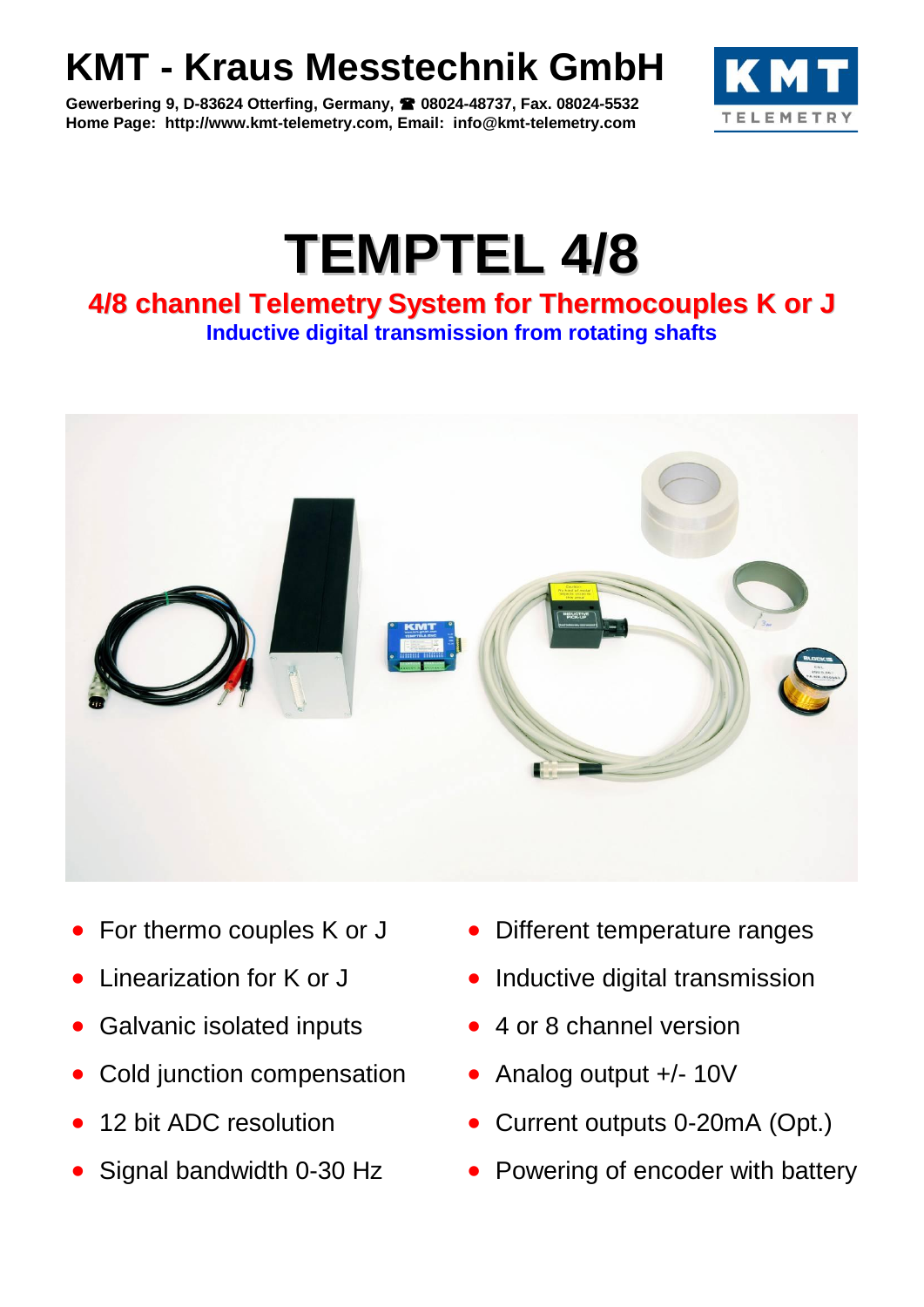## **Transmitting unit TEMPTEL4/8-ENC (Encoder)**

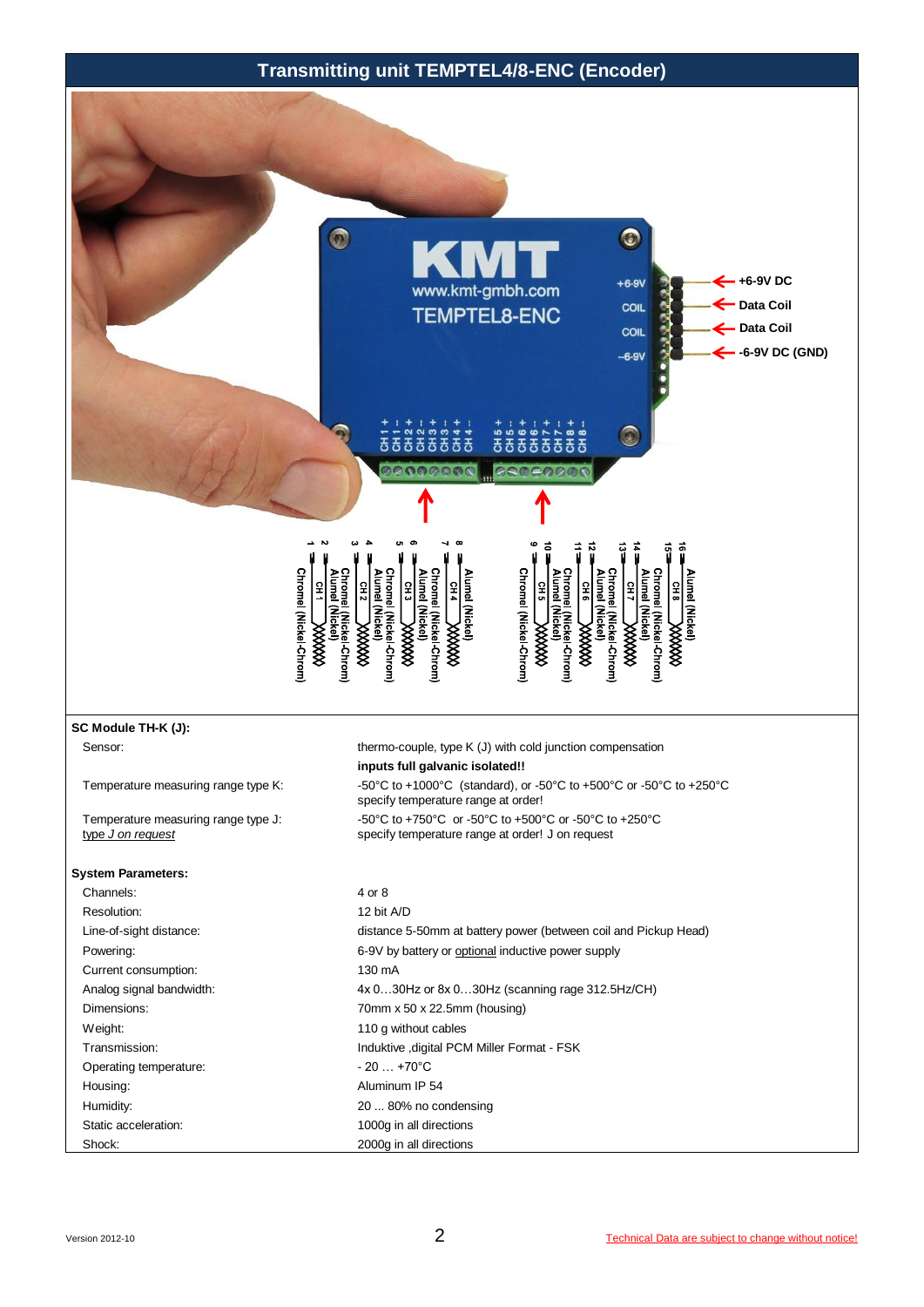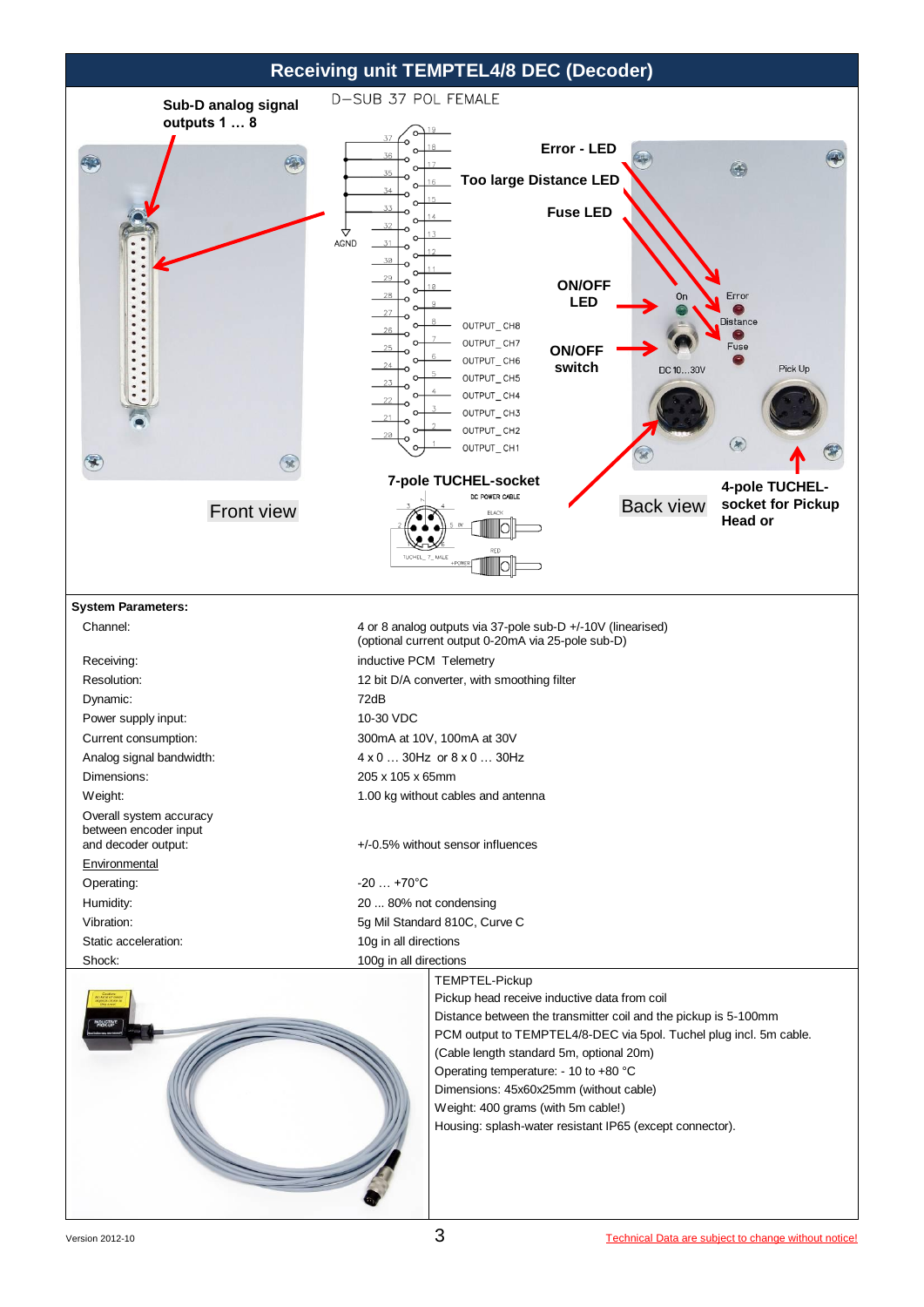